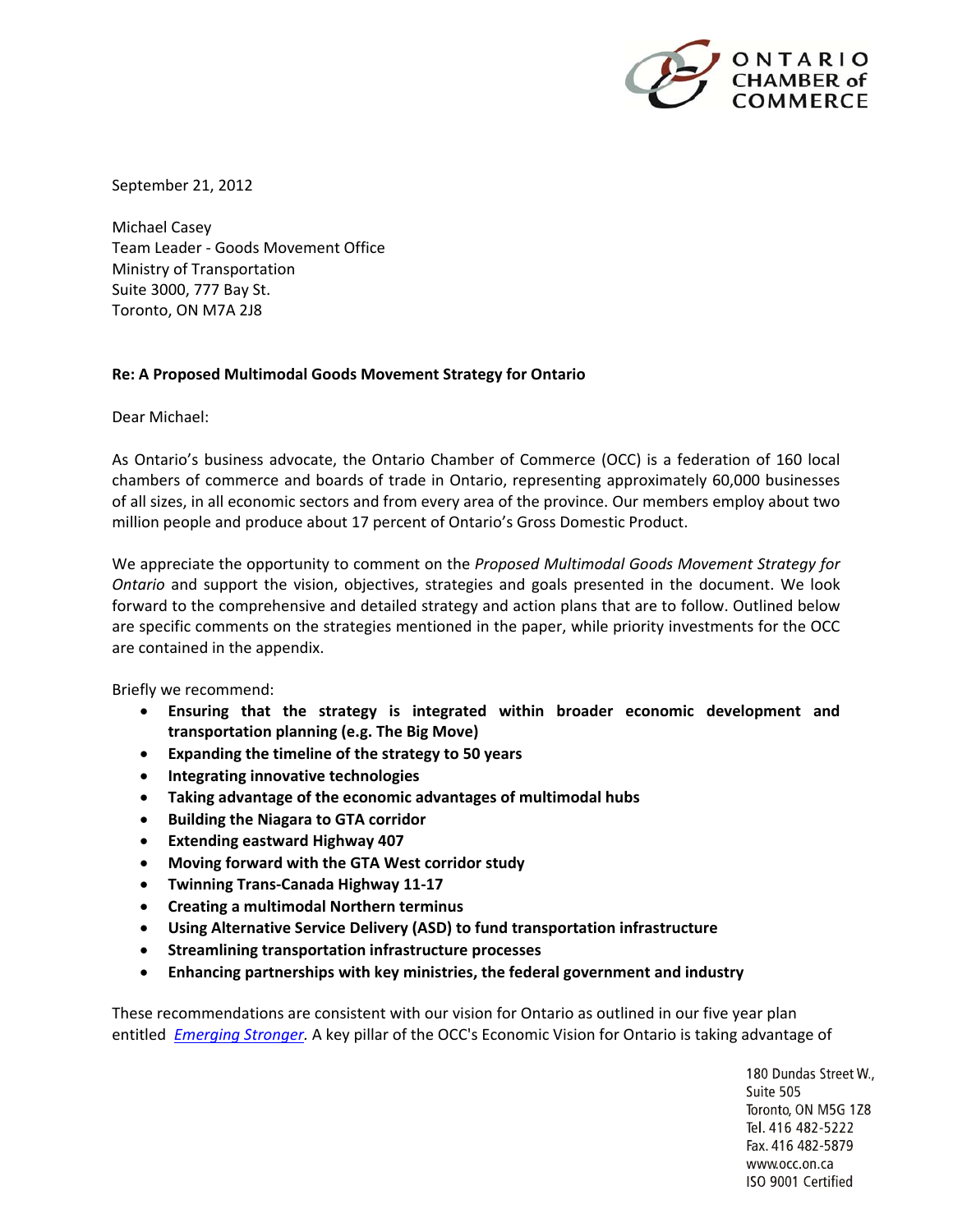new opportunities in the global economy. This includes diversifying trade relationships with new and emerging markets. It will also involve meeting the infrastructure requirements of new opportunities here at home such as the Ring of Fire and resource extraction in the North more broadly speaking.

#### **TRANSPORTATION INFRASTRUCTURE KEY TO ONTARIO'S FUTURE**

The OCC has long advocated for the development of a long‐term multimodal transportation plan for Ontario. Ontario's transportation network is a major part of the province's infrastructure and a significant economic enabler that facilitates trade, attracts investment and helps create jobs across the province. Building on our advantage in this area will be critical if we are to maintain and improve our competitiveness in the decades to come.

Developing an integrated, efficient and reliable multimodal transportation network that will drive Ontario's prosperity in the 21st century requires vision and long‐term planning. With a population set to reach between 16.1 million and 19.4 million in 2036, preparing Ontario to handle growth within and beyond the region must be a top priority.

According to the OCC's 2011 pre‐election survey, *transportation was at the top of the priority list for many of our chambers*, particularly in the Greater Toronto and Hamilton Area.

In the current economic climate, Ontario must leverage its competitive advantages as much as possible both at home and abroad. Key will be setting Ontario as a key player in goods movement to not only compete with other jurisdictions but serve as a leader in the field.

Improving linkages between transportation modes and between regions while advancing all modes will create more opportunities for retailers and wholesalers on this side of the border and therefore more economic growth for the province as a whole. As well, the government should focus on effectively developing and implementing policies that improve and better utilize Ontario's extensive network of road, rail, marine and airport facilities. This includes small hubs such as Oshawa airport.

To complement these networks, the final strategy should include a **significant role for multimodal hubs**. In addition, the **integration of innovative transportation technologies**, such as those included in Transport Canada's *Emerging Themes* paper should be integrated into the Ministry of Transportation's (MTO) strategy to ensure Ontario is a goods movement leader.

## **TAKING ADVANTAGE OF NEW OPPORTUNITIES IN THE ECONOMY**

Ontario is a vast province with diverse regions (economic and otherwise) facing unique transportation challenges. Many areas in Northern Ontario require additional transportation capacity to help facilitate goods movement to attract business investment and diversify local economies. For example, the lack of a multimodal terminus in Northern Ontario means that products from that region are shipped to Toronto by truck only to pass through the North by rail on their way out west. This not only creates extra costs to businesses but hampers the efficient delivery of goods to the global marketplace.

In Southern Ontario, particularly in the Greater Toronto and Hamilton Area (GTHA), rapid population growth coupled with inadequate investments in transportation infrastructure has led to crippling congestion. According to Metrolinx, an estimated \$6 billion in productivity is lost to congestion, a number projected to grow up to \$15 billion by 2031.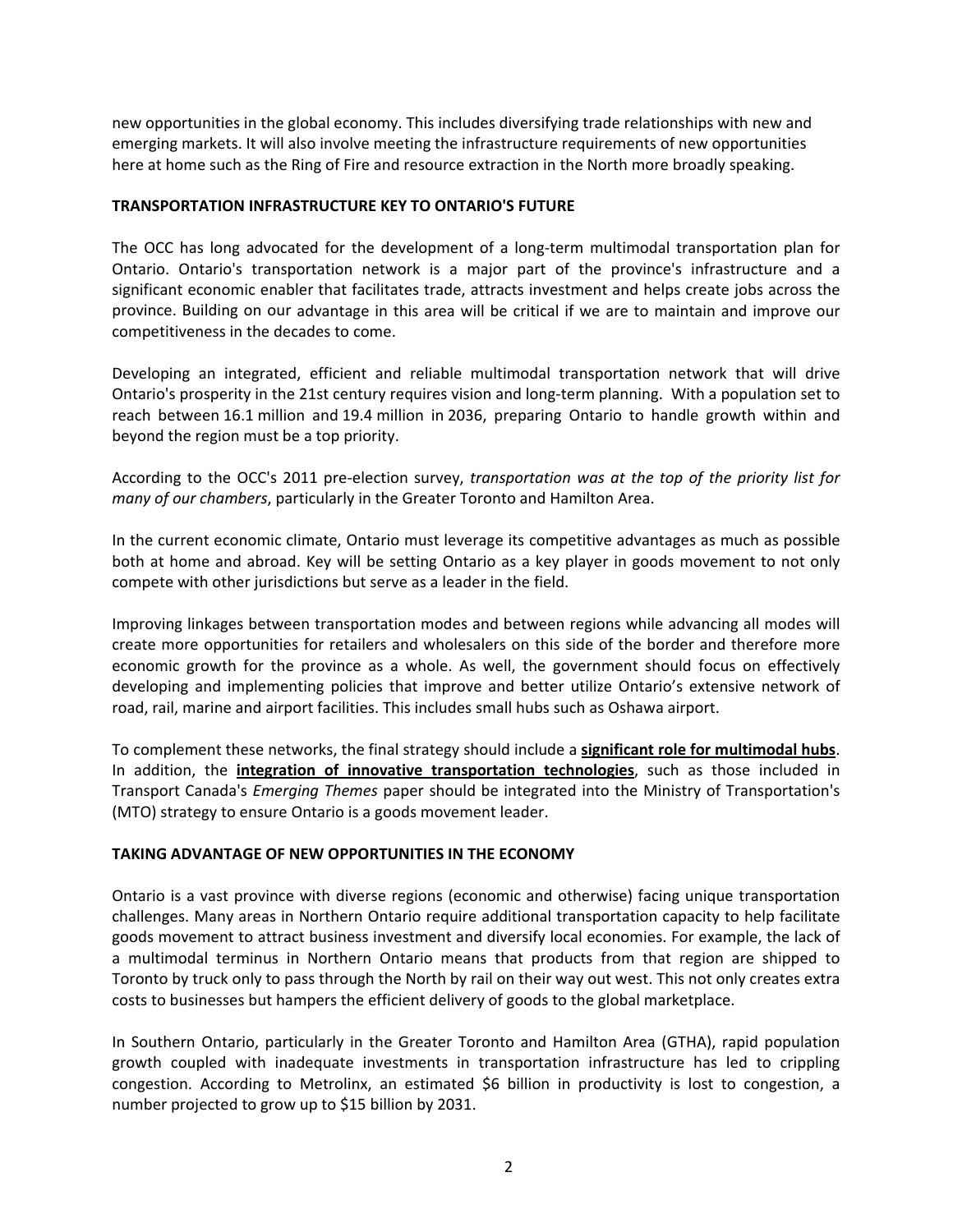## **Any credible goods and movements strategy must acknowledge and accommodate the need for improvements in transit infrastructure and addressing congestion in the GTHA.**

Ontario's various regions do not exist in isolation. Regions and economic clusters throughout the province are interconnected. Light Rail Transit vehicles manufactured in Thunder Bay may have steel sourced from plants in Hamilton or Pittsburgh, with electrical components manufactured in Toronto. Facilitating the efficient movement of these goods between regions is critical for economic sustainability, increased investment and economic growth.

Our U.S. competitors recognize the need for integrated transportation networks between regions. Strategic transportation planning is common in the U.S. where state-wide transportation are required by federal law. State-wide transportation plans span 20 to 30 years in outlook, are updated every five years, and plan for the integration of all modes of transportation. We advocate a similar approach (long term and regularly updated strategic plans) for Ontario. While the OCC acknowledges the constraints within which the Ministry is working, infrastructure planning requires long-term time horizons to be successful. To make the best out of the opportunity and the work completed thus far, the OCC encourages the ministry to **broaden the scope of the strategy to 50 years**.

Not having clearly identifiable and supported provincial transportation hubs puts Ontario at a material competitive disadvantage. Improvements on this front would therefore have a major economic payoff for the province. For example, **a new Niagara to GTA Corridor** with connections to neighbouring communities would facilitate the creation of a transportation multimodal hub between Canada and the U.S. and foster economic opportunities across the entire province. Similarly, **a multimodal terminus in Northern Ontario** would expedite operations and create cost savings for businesses and consumers.

## **ALTERNATIVE SERVICE DELIVERY**

In light of the current state of the province's finances and with limited prospects for a significant turnaround in the near future, **it is time for Ontario to consider transitioning away from the public financing model for transportation infrastructure and exploring a range of other credible alternatives**.

While the Ontario government cannot fund these projects out of general revenues, alternative financing can be a viable solution for both highways and public transit. There are many precedents in Canada, but especially in the United States, of using private financing to finance capital, operating, and maintenance costs of transportation infrastructure.

Global companies including Bombardier, SNC Lavalin, Alstom (France), and others operate and manage many elements of the world's public transit systems – as well as manufacturing the rolling stock, switching, and control systems. The PPP approach is also used by the Ontario government under the term "Alternative Financing and Procurement" (AFP). AFP is used to finance billions of dollars worth of nuclear power plants, hospitals, courthouses, and much other public infrastructure.

Given the foreseeable future of constrained public finances and the current urgent need for transportation infrastructure, funding alternatives should be vigorously pursued.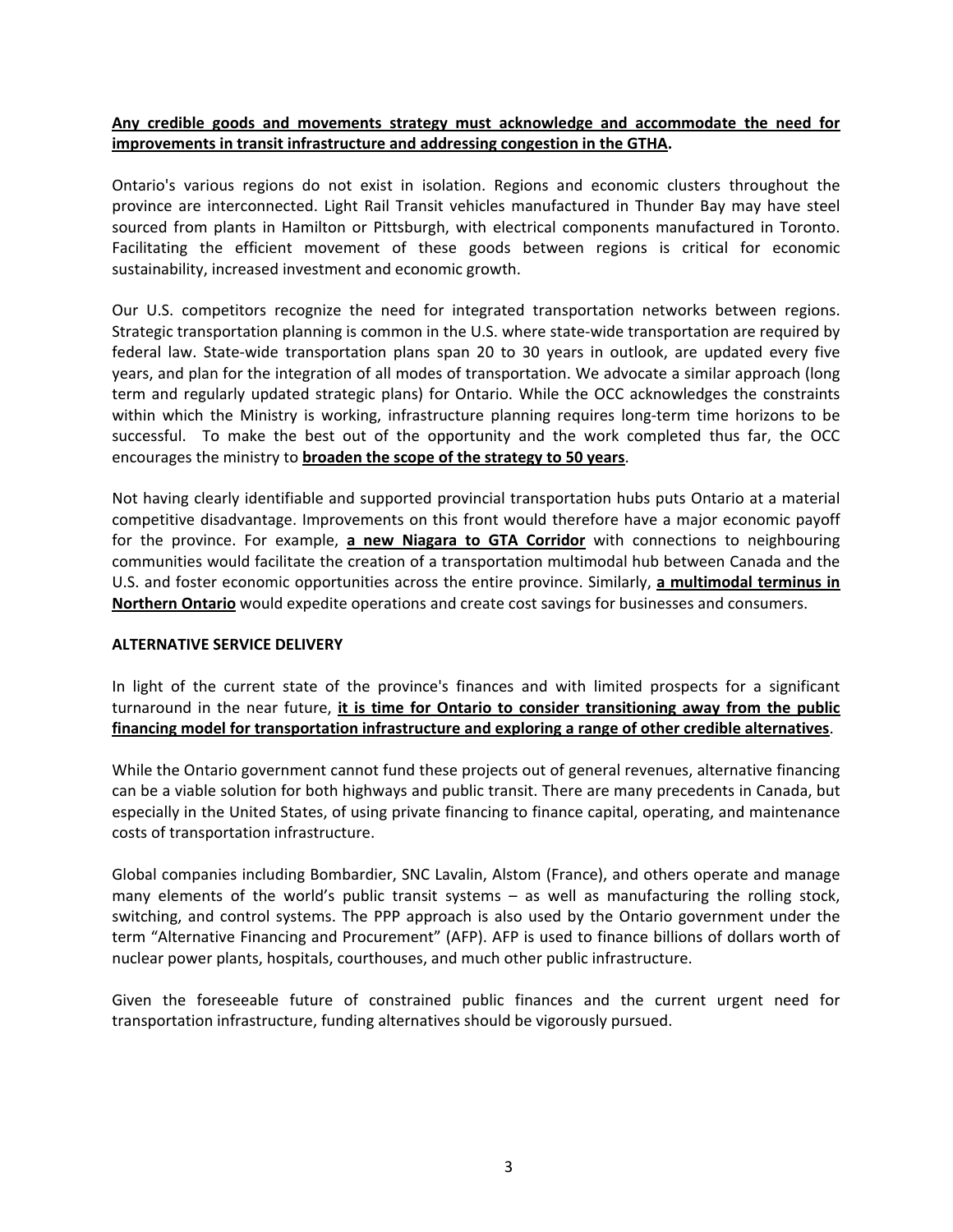## **A COMPETITIVE REGULATORY ENVIRONMENT**

Red tape results in billions of dollars in hidden costs for Canadian businesses, slows down the time to market for innovative goods and services and bogs down small businesses in endless paperwork and hurdles.

The goods movement sector faces numerous regulatory burdens. The current Environmental Assessment (EA) process can add years to a project from conception to completion so that by the time it is completed, the project may already be obsolete. **A streamlined EA process and Ontario Municipal Board (OMB) process for transportation infrastructure would help mitigate these lost opportunities**.

**Streamlining and aligning the transportation infrastructure processes with our neighbours and other levels of government** will improve our overall competitiveness. Coordinating security processes at land borders to match Air Cargo requirements will help ease the flow of trade across borders. As well, developing streamlined standards with the U.S relative to truck sizes, and axel weights will go a long way toward decreasing congestion.

#### *Wide Load Permits*

The Ontario Provincial Wide Load Permit System is inefficient, time consuming and poses a financial burden to small and medium sized companies (SMEs) in the goods movement sector. A province‐wide load permit costs \$300.00 annually, a significant burden for SMEs. The permit is only valid on King's highways. In some cases businesses must also purchase county wide load permits as well as permits from the "lower tier" municipalities. This system forces a business to contact each county and municipality that maintains the roads to determine the trip permit process and requirements.

**The OCC recommends that the Ministry of Transportation (MTO) investigate the opportunities available to create a one‐permit system for wide, high and heavy loads,** to navigate throughout Ontario's roads regardless of the regions, counties or municipalities vehicles must travel through.

## **FOSTERING PARTNERSHIPS**

Strategic partnerships with government and industry will be of key importance to the success of the goods movement action plan.

In addition to the existing growth and transportation plans noted in the consultation paper, the OCC believes the creation of an integrated multimodal transportation network must include the engagement of business leaders (Southern Ontario Gateway Council, OCC) and other groups including municipal planners and ministry partners.

To ensure the government is staying current and understanding emerging trends facing the industry, the **OCC encourages continued ministry engagement of stakeholders** in informal consultations. Consistent communications between the ministry and industry will provide the ministry with access to the best information available. **Collaboration with other ministries** such as the **Ministry of Environment** and between departments on related projects such as the growth plans will ensure the success of the goods movement strategy.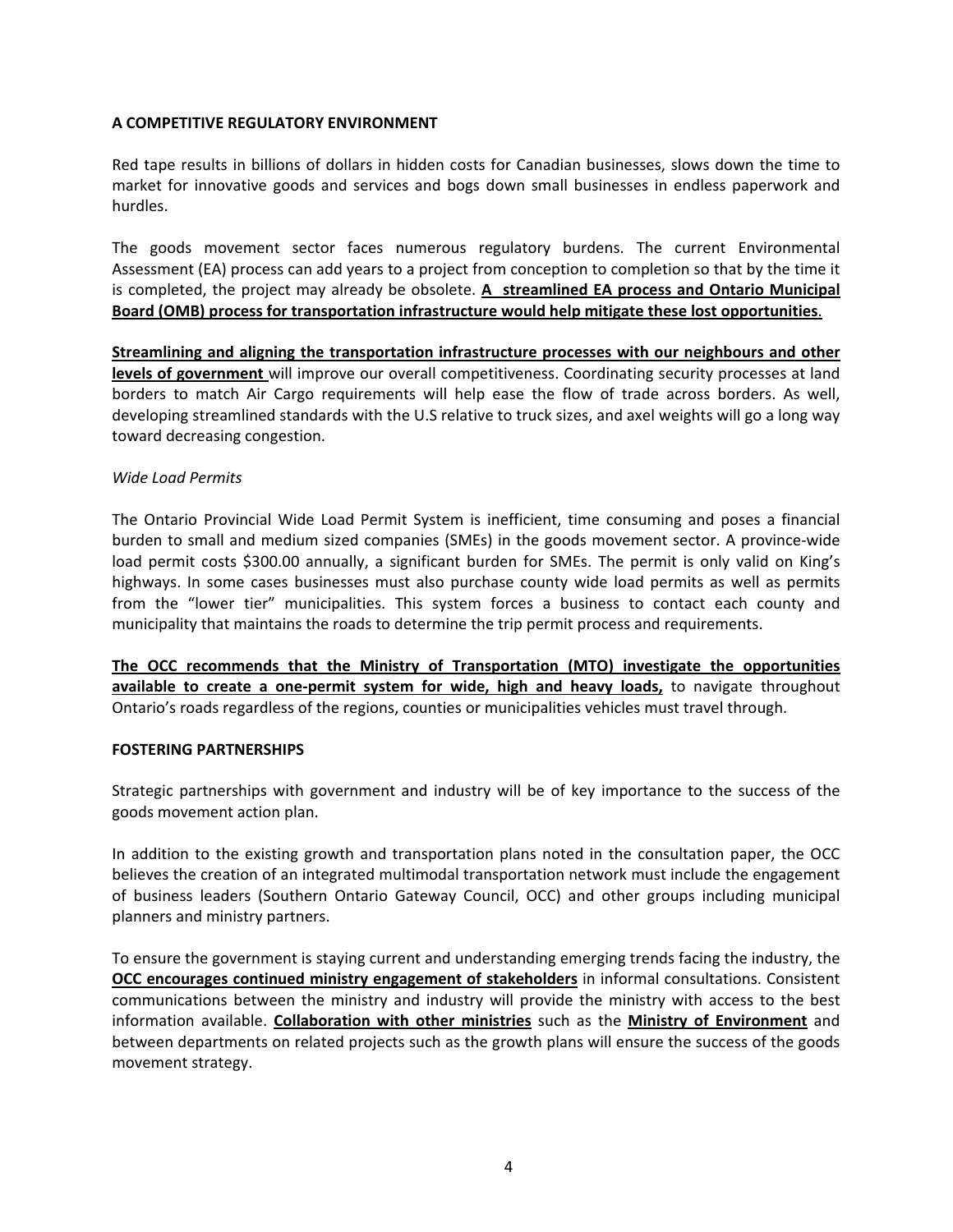Ontario serves as a continental corridor across the country and beyond. As such, transportation infrastructure should be protected as an economic driver through supportive land use planning and other economic development planning opportunities. The OCC encourages MTO to work with the **Ministry of Economic Development and Innovation** to promote the economic development role of transportation infrastructure.

In addition, collaboration with the **Ministry of Labour and Ministry of Training, Colleges and Universities** is vital to realizing a successful goods movement strategy for Ontario. Ontario's working‐age population as a share of the population is expected to decline by almost 9 per cent by 2036. A labour deficit of more than one million workers across the country is expected by 2031. The expected labour shortage is exacerbated by a skills shortage, particularly acute in the supply chain and trucking industry.

The provinces should also seek a renewed partnership with the federal government on transit and transportation infrastructure spending. This is particularly crucial as the \$33 billion Building Canada fund expires in 2014. The province's quest for a renewed partnership with the federal government must focus on three elements:

- **The provincial government should work with the federal departments of Transport, Infrastructure and Finance to provide adequate and predictable funding to cities for their transportation infrastructure needs**.
- **Securing a fair allocation of federal infrastructure must be a priority leading up to the expiry of current federal infrastructure programming**. Per jurisdiction base funding disadvantages Ontario.
- **The Province should to work together with the federal government to streamline transportation infrastructure processes**.

A well defined investment strategy, with clearly articulated short, medium, and long term planning objectives and measures will be vital to the success of the intermodal goods movement strategy. The OCC commends MTO on the work that has been done to develop this paper and looks forward to working with the Ministry and other partners to ensure the success of the strategy.

Thank you for this opportunity to share our views. If you have any questions or comments on any of the above issues, your staff may contact Arielle Baltman‐Cord, Policy Analyst, at (416) 482‐5222, extension 2470, or ariellebaltman-cord@occ.on.ca.

Yours sincerely,

Ada P.O'Dette

Allan O'Dette President & CEO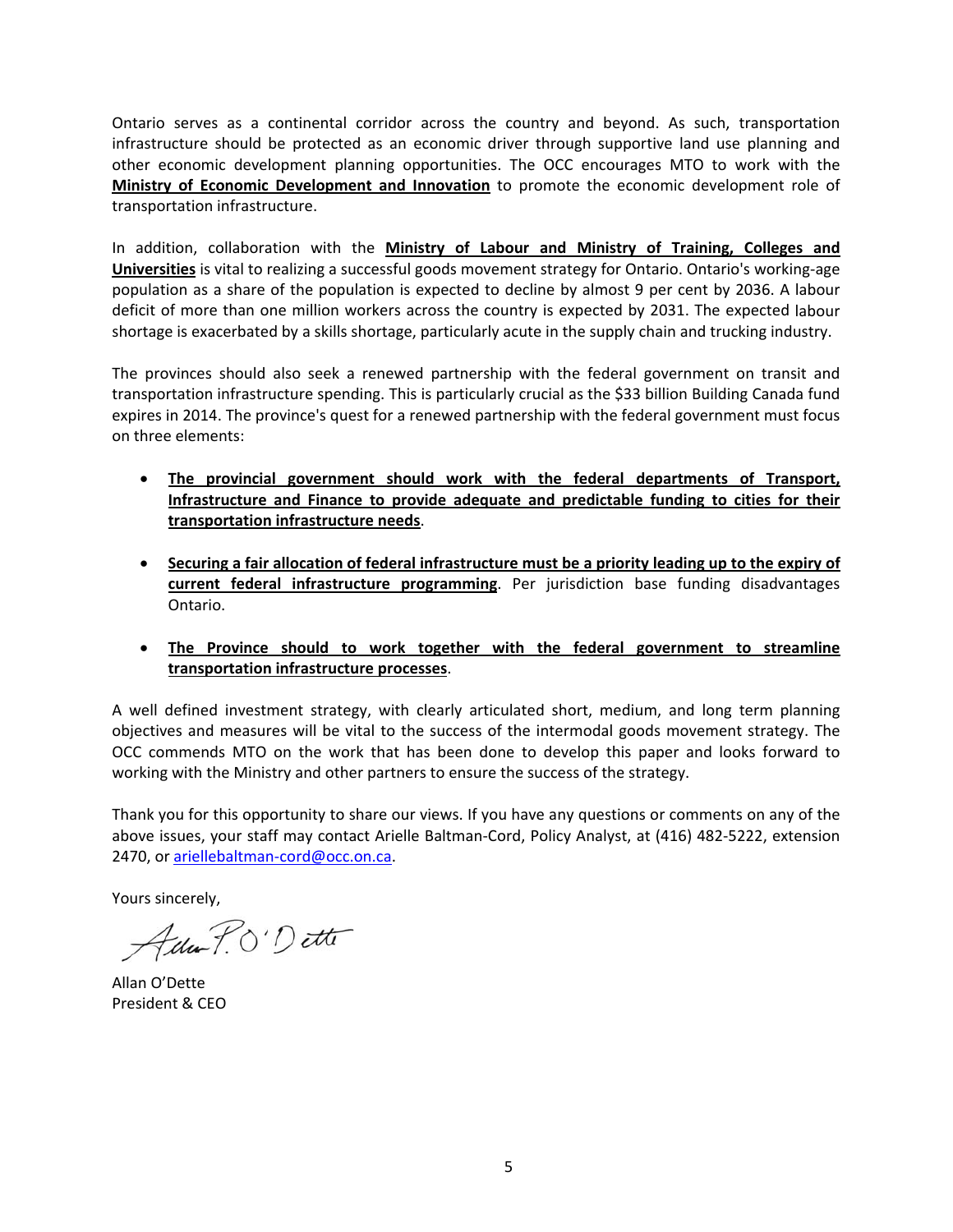## **Appendix:**

## **Priorities for transportation infrastructure investments**

According to the Federation of Canadian Municipalities recently released Infrastructure Report Card, one in four Canadian roads is operating above capacity, highlighting a real challenge to moving goods and people within our communities. An adequate and updated highway system is an important link to the economic success of all of Ontario. The OCC has outlined below our key priorities for transportation infrastructure investments.

## **Eastward Extension – Highway 407**

Inadequate east-west capacity and no alternative freeway on the east side of the GTA (east of Brock Road to Highway 35/115) causes delays to passenger and commercial vehicles. Existing freeway congestion constrains trade, tourism, recreation, and economic growth opportunities. Congestion in the eastern part of the GTA will be further exacerbated by continuing growth in areas to the east of Durham (Port Hope, Cobourg, Trenton, Belleville, Peterborough, etc.) and associated traffic demands.

#### **The Ontario Chamber of Commerce urges the Government of Ontario to:**

- 1. Put in place an acceptable alternative that gets Hwy 407 to Oshawa and through Durham Region to Hwy 35/115 as expeditiously as possible.
- 2. Set out firm timelines and commitments for the extension past Oshawa to 35/115.
- 3. Immediately commence construction as announced in March 2011 for the extension of Highway 407 beyond Brock Road in Pickering through to Simcoe Street and prior to opening the Simcoe Street interchange commence work on the completion of Hwy 407 to 35/115.
- 4. Postpone those north‐south linkages that could cause delays to construction completion.

## **Niagara to GTA Corridor**

The need to move ahead with the Niagara-to-GTA Corridor (also known as the Mid Penn Corridor), which includes an essential highway component, is critical and urgent in order to meet the evolving needs of residents, industry, tourism, transportation, and governments in the Greater Golden Horseshoe and surrounding communities.

As population and employment grow in the Niagara/GTA area and surrounding municipalities, levels of traffic congestion on existing highways will continue to increase. The results would be increased congestion, higher fuel consumption and air pollution, a decline in productivity, and a lower quality of life.

## **The Ontario Chamber of Commerce urges the Government of Ontario to Construct the NGTA corridor project in two stages:**

- a. Include the Niagara Frontier‐Hamilton portion of the proposed mid‐peninsula highway in the Environmental Assessment phase of the existing infrastructure improvement projects, and commence with construction of stage one as quickly as possible; and
- b. Concurrently with the construction of stage one, begin a feasibility study using a 30‐ year time line for the Hamilton to 401 portion and connections to all surrounding communities.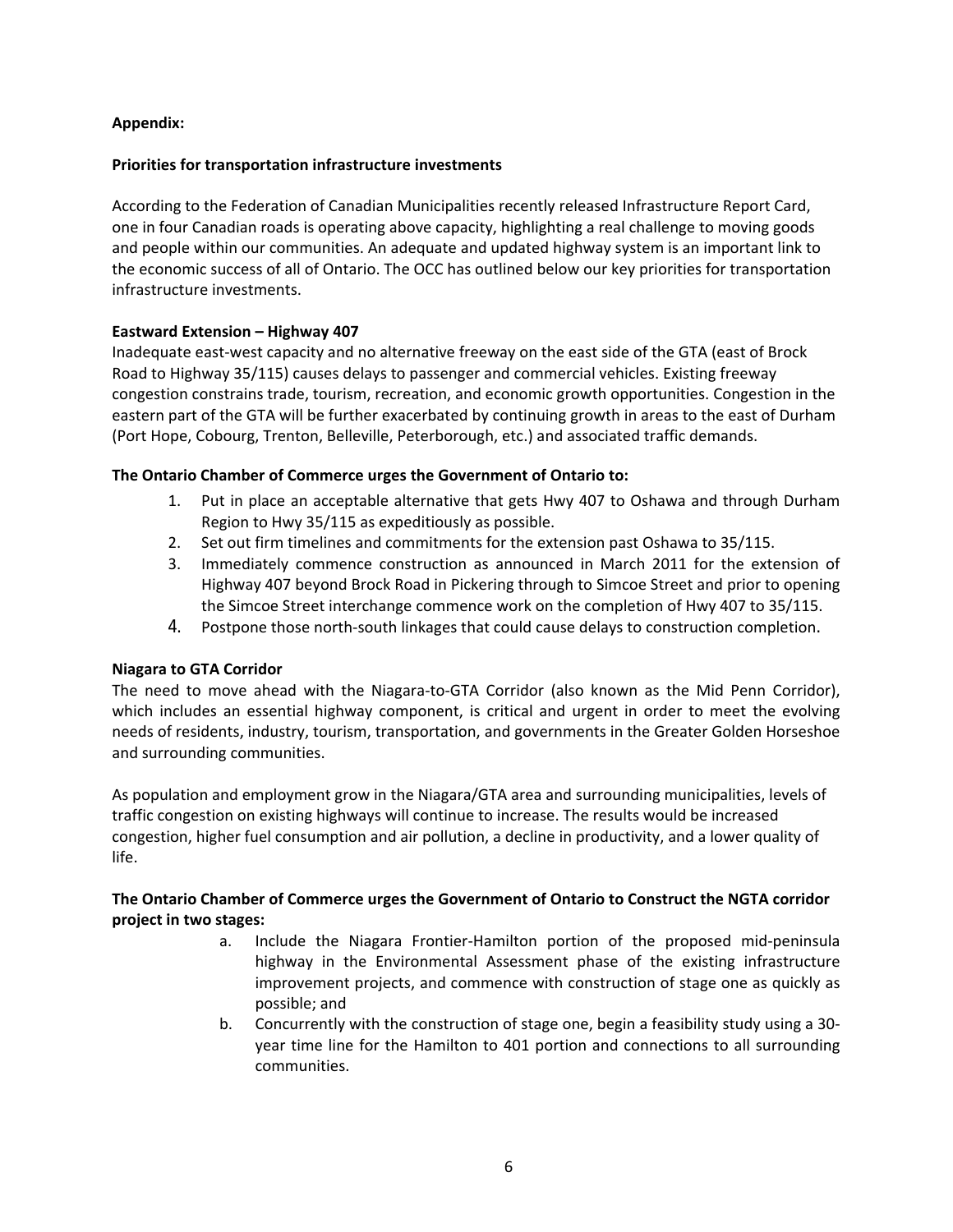## **GTA West Corridor Study**

The GTA West Corridor has been identified as a necessary transportation infrastructure project needed to advance the province's overall economic competitiveness and to address the significant delays on the GTHA transportation networks.

This corridor is seen by many, including Ministry of Transportation (MTO) staff, as a strategic link between the Urban Growth Centres in the west of the GTA such as Downtown Milton, Brampton City Centre, Vaughan Corporate Centre and Downtown Guelph. $^1$  MTO staff and the GTA West Study Team have also indicated that the considerable population and employment growth in the Guelph, Kitchener/Waterloo, and Cambridge triangle introduces new transportation challenges in the western portion of the Greater Golden Horseshoe (GGH).  $2$ 

The province initiated the GTA West Corridor Planning and Environmental Assessment Study (GTA West EA) in 2007. However, the pace at which the province is currently moving forward on this project is a concern for both businesses and municipalities across the province. This project has been further delayed as a result of Ministry of Environment's decision to conduct further analysis after the completion of the Draft Transportation Study, which was released in early 2011.

# **The Ontario Chamber of Commerce urges the Government of Ontario to:**

- 1. Support early designation and protection of major transportation corridors including the GTA West Corridor.
- 2. Move forward expeditiously on the GTA West Corridor Study implementation process within 10 years.

# **Twinning of the Trans‐Canada Highway 11‐17**

The province of Ontario requires safe highways for commerce and consumers. A key area of concern is that both Highway 11 and Highway 17 share a single road bed for a significant portion of the Trans‐ Canada Highway link between the junction of 11 and 17 just east of Nipigon to Thunder Bay. Over the last number of years, significant weather events and traffic accidents have forced the closure of sections of the highway for long periods of time.

It is estimated that upwards of 70% of all truck traffic travelling through Thunder Bay is passing through – providing goods, including perishables and manufacturing goods moving from Southern Ontario to the West and vice versa. These goods are primarily handled by truck through the Northwest and every time there is a significant closure of the single lane section of the Trans‐Canada Highway, the economic well being of the province, as well as the region suffers.

The province must safeguard east‐west commerce through creating a four‐lane divided highway through Northern Ontario. The starting point should be where both Highways 11 and 17 share the same roadbed and there is no alternative to use

j

<sup>1</sup> http://www.gta-west.com/study\_bg.html

<sup>2</sup> http://www.gta-west.com/study\_bg.html